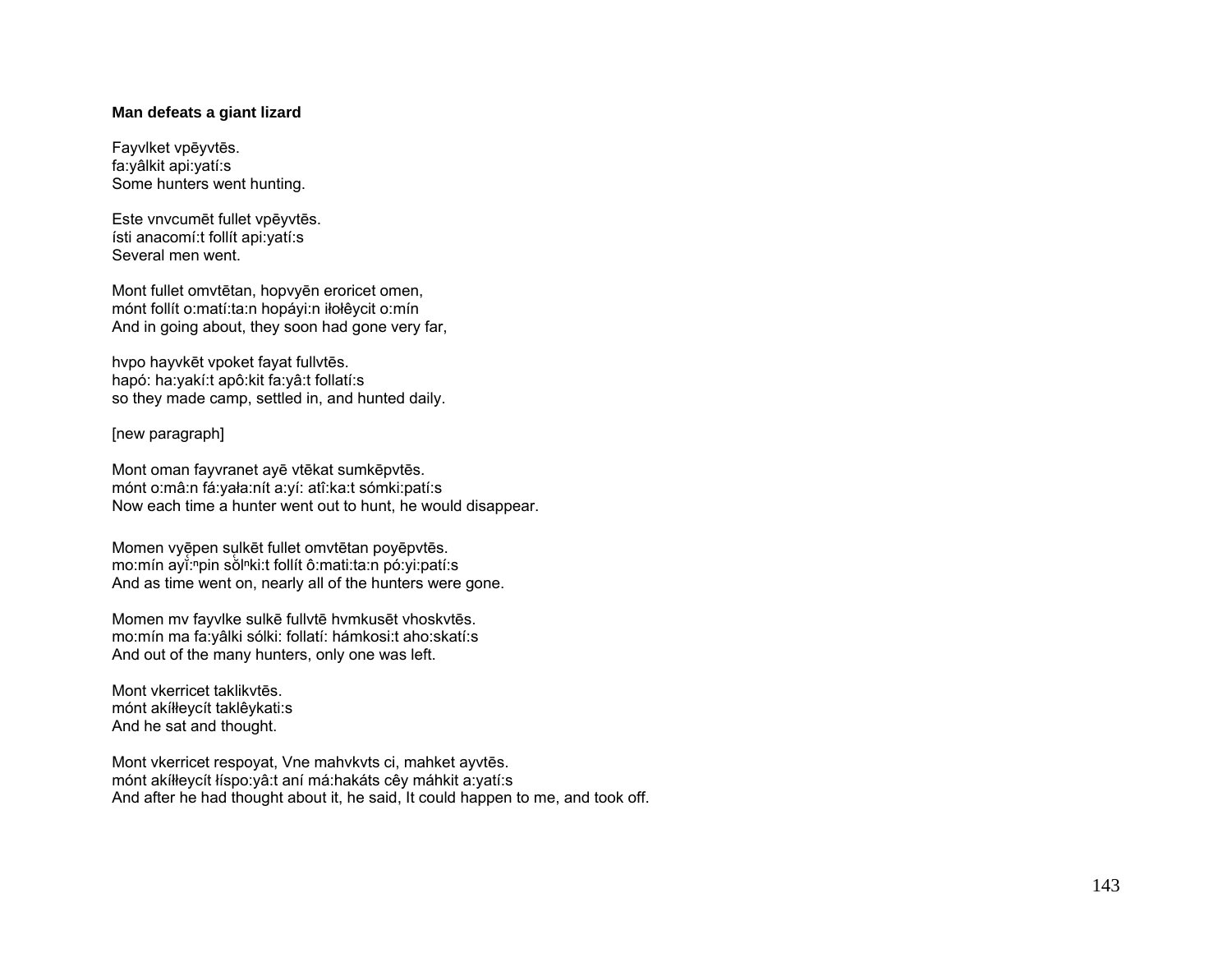Moman ēkvny esty fyccyn ayē vtēkat, sumkēt omytē kērret omytēs. mo:mâ:n i:kaná ísta fáccan a:yí: atî:ka:t sómki:t o:matí: kî:łit o:matí:s Then he knew that no matter what direction he took, he would get lost.

Mont omet my vpēhoyē este sumēcytē my fyccyn ayytēs. mónt o: mít ma apí: ho: ví: ísti somi: catí: ma fáccan a: vatí: s So he took the direction that the missing hunters had taken.

[new paragraph]

Mont aret hopvyē 'svheremahekon, mónt a: lít hopávi: 'sahilimá: hikon Before he went very far,

este nake vyocēpet omvtēt nene-paskē omēt nake sufotēcis 'svpēhoyēs. ísti nâ:ki ayó:ci:pít ô:mati:t nini-pá:ski: ó:mi:t nâ:ki sofó:ti:cêys 'sapí:ho:yí:s it looked like the thing that had been catching humans had cleared a path by dragging things along.

Momēt nene omēt wakken eshēcytēs. mó:mi:t niní ó:mi:t wâ:kkin íshi:catí:s Thus he found what appeared to be a road.

[new paragraph]

Mont mvn ervpihket ayof, taksvpulkv-rakkot omēpvtētut vlaken hecvtēs. mónt mán iłapéyhkit a:yô:f taksapolka-łákkot omî:patí:tot ala:kín hi:catí:s As he entered [the road], he saw a big mountain boomer coming.[6]

Momis mv este eseko monken hehcet este tawyt hēcytēs. mô: meys ma ísti isíko: mônkin híhcit ísti tă: nwat hi: catí: s But before it caught the man, the man saw it first.

Mont momusen enlētkytēs. mónt mô:mosin ínli:tkatí:s And he immediately started running from it.

Momis my este pyfne-mahet omytes. mô: meys ma ísti pafni-má: hi: tô: mati: s The man was a very fast runner.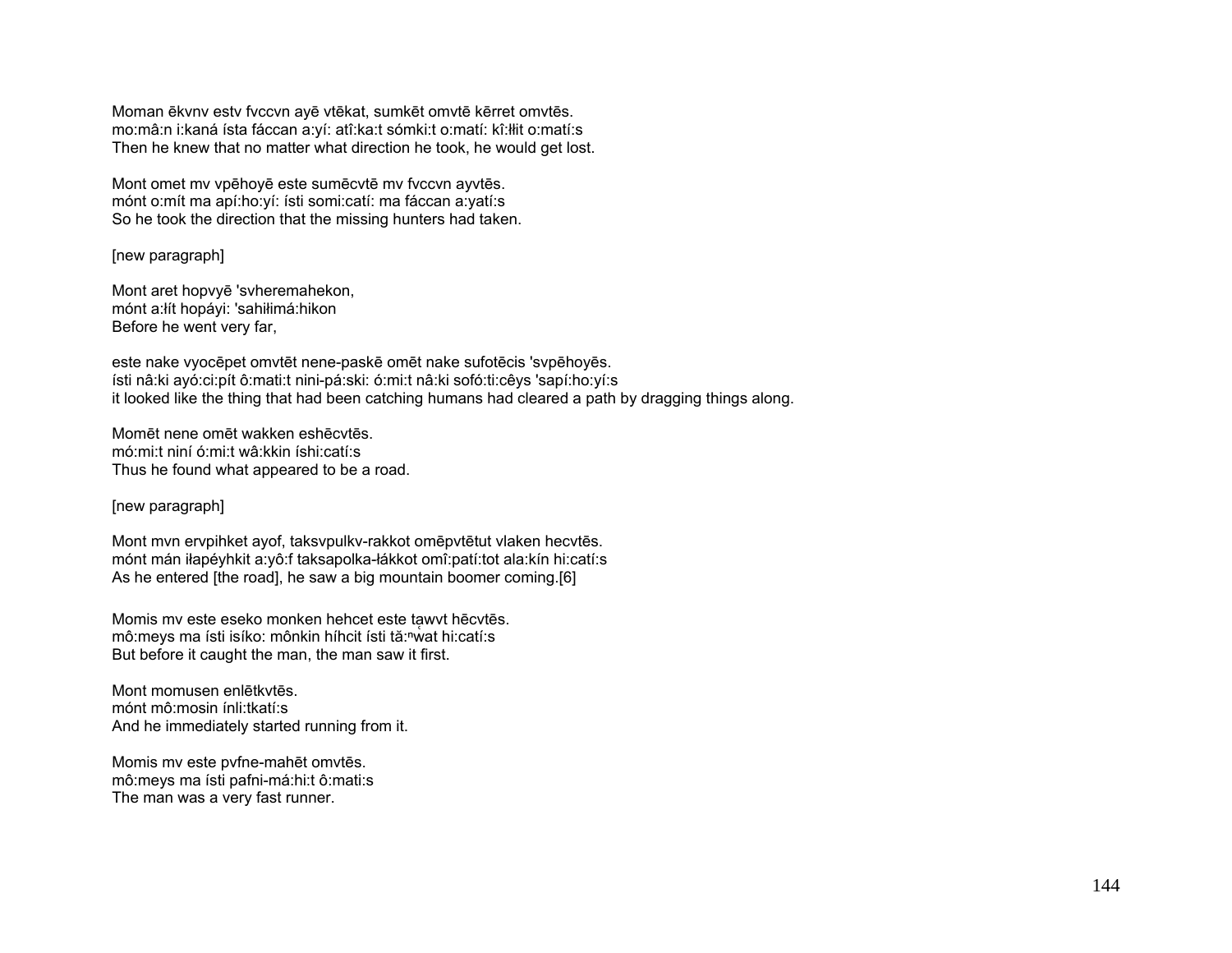Mont enletkēpet 'svrēpvtēs. mónt inlítki:pít sałĭ:<sup>n</sup>pati:s And he kept running as if it were a game.

Estomehcet emontvlē tayat mvn momēcetvn komet onkv 'svrēpvtēs. istomíhcit imontalí: tâ:ya:t mán momi:citán kô:mit onká sałĭ:ʰpati:s He was thinking as he ran of what he could do to defeat it.

Momen mv taksvpulkv-rakko mv este ēsvyē tvlket komēpet omēpekv mvo wikeko tayusvtēs. mo:mín ma taksapolka-łákko ma ísti î:sayí: tâlkit ko:mî:pit omi:piká maó wéykíko: tâ:yosati:s Now the big lizard was thinking only of catching the man, so it wouldn't stop, either.

Mont omis mv taksvpulkv-rakko tat hotusēpvtēs. mónt o:mêys ma taksapolka-łákko -ta:t hotósi:patí:s But the big lizard was getting very tired.

Momen mv esteu mvo hotusepē hakvtēs. mo:mín ma ístió maó hotosipí: ha:katí:s And the hunter, too, was getting tired.

Momis mv este ēyapohicēpusēt omvtēs. mô:meys ma ísti i:ya:poheycí:posi:t o:matí:s The hunter was disciplined, though.

Monkv emontvlē tayet omat kerrētatēs. mónka imontalí: tâ:yit o:mâ:t kíłłi:tá:ti:s So he knew he could defeat it.

[new paragraph]

Momen taksvpulkv-rakko tat hvwaklusē hakēt omen mv este hēcvtēs. mo:mín taksapolka-łákko -ta:t hawă:<sup>ⁿ</sup>klosi: hâ:ki:t o:mín ma ísti hi:catí:s Now the man saw that the big lizard had its mouth wide open in exhaustion.

Mon omet mv este lētkē arat ayet eto rakkēt hueren ervfulotkat mvn fekhonnvtēs. mó:n o:mít ma ísti li:tkí: â:ła:t a:yít itó łákki:t hôyłin iłáfolo:tkâ:t mán fíkhonnatí:s Then the running man went around a big tree and stopped on the other side.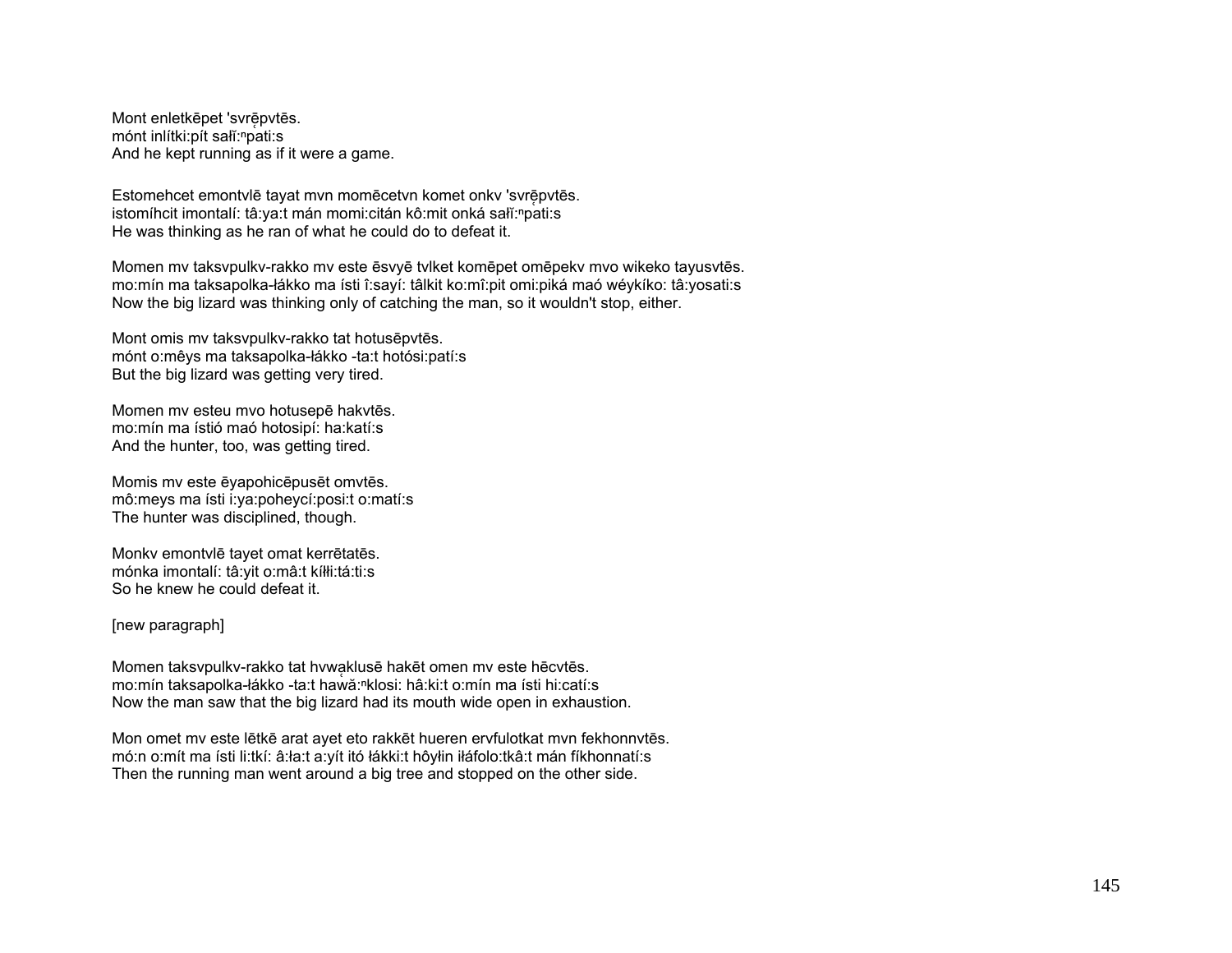Mont omat my este hece-opiken rakke heren epiket omvtes. mónt o:mâ:t ma ísti hici-opéykin łákki: hǐ: hi i: péyki:t ô:mati:s The hunter had a large twist of tobacco in his pocket.

Mont omet myn erisēm ehakytēs. mónt o mít mán ila isí m- iha katí s And he waited for it with [the tobacco].

Momen my taksypulky-rakko tat hotusepet ont omis, mo:mín ma taksapolka-łákko -ta:t hotosî:pit ónt o:mêys Though the big lizard was very tired,

my esten ēsvyē tviket komet omēpeky, myo wikeko tayet omis, ma ístin î:sayí: tâlkit kô:mit omi:piká maó wéykíko: tâ:yit o:mêys it was thinking only of catching the man, so it, too, would not stop

hotusepē hēret omvtēs. hotosipí: hǐ: "Hit o: matí: s even though it was very, very tired.

Momen my este em etetaket 'mehakuset my eto pylhymken huerepytes. mo:mín ma ísti im- ititá:ki:t 'mihá:kosi:t ma itó palhámkin hoylĭ:npati:s And the hunter was ready, waiting for it, and stood hidden on the other side of the tree.

[new paragraph]

Momen mv taksvpulkv-rakko hvwaklat estvmahen mv eto mv este vhueran rvfulotkof, mo:mín ma taksapolka-łákko hawâ:kla:t istamă:nhin ma itó ma ísti ahôyła:n łáfolo:tkô:f Now when the big lizard with its mouth wide open went around the tree where the man stood,

mvn huerēpvtet mv hece-opike-rakkon ecukwvn 'sem vsekēyvtēs. mán hoylî:patit ma hici-opeyki-łákkon icókwan 'sim- ásiki:yatí:s the man standing there took the big tobacco twist and stuffed it in its mouth.

Mohmet myn 'semontalytes. móhmit mán 'simónta: latí: s And that is how he defeated the big lizard.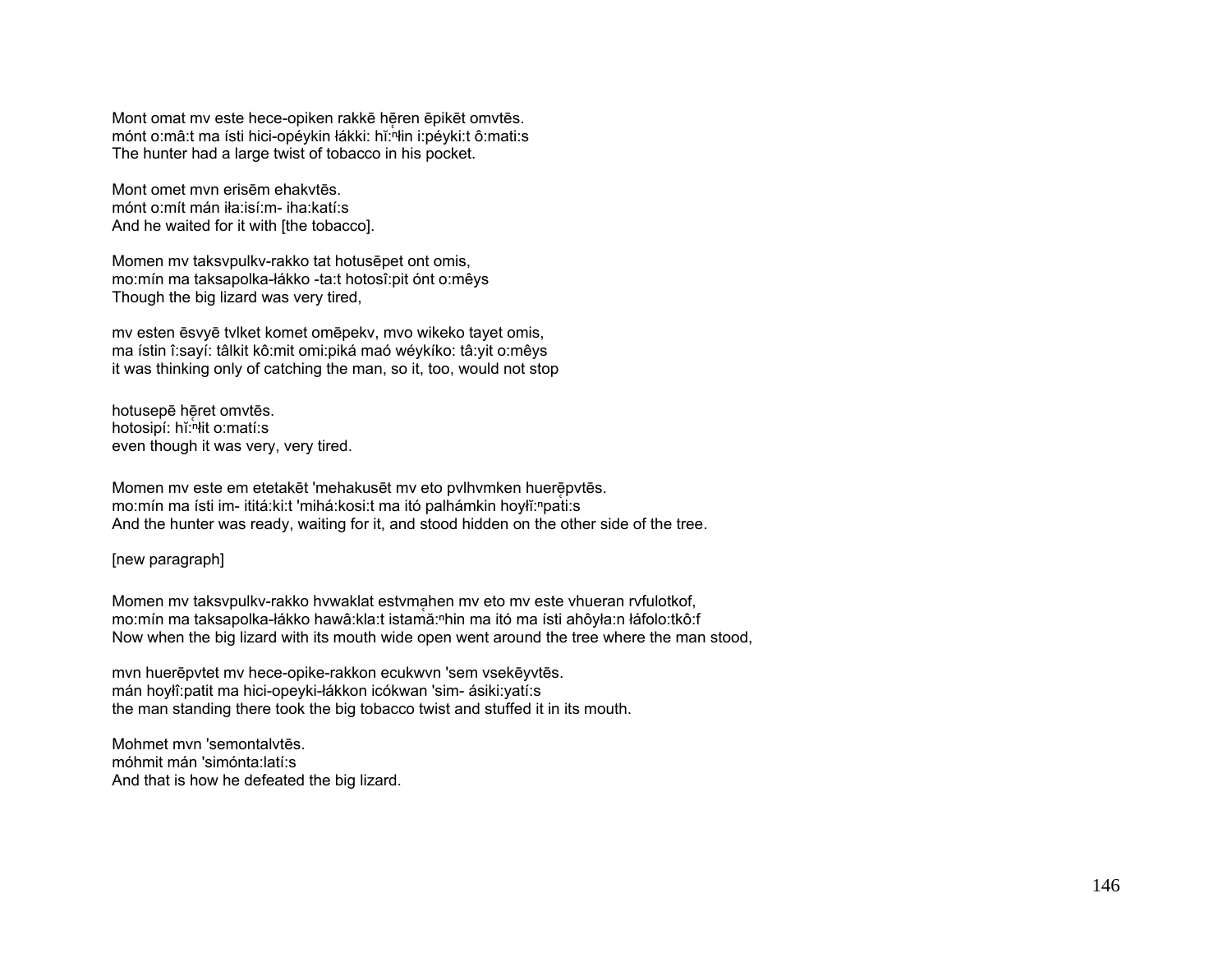Mont 'saret mv taksvpulkv-rakko tat mvn emontahlet elēcvtēs. mónt sa:łít ma taksapolka-łákko -ta:t mán imontáhlit ili:catí:s And that is how he defeated it and killed it.

## [new paragraph]

Mont elehcof, Estvn este sumēcvtē mvn vpoyet aret omētok mvn hecvyē tayē ont os, kohmet ayvtēs. mónt ilíhco:f ístan ísti somi:catí: mán apô:yit a:łít o:mí:to:k mán hicáyi: tâ:yi: ônt ó:s kóhmit a:yatí:s And having killed it, he wanted to see where it had put all the missing men and decided to go look.

Mv taksvpulkv-rakko atē hēcvtē fvccvn ayvtēs. ma taksapolka-łákko a:tí: hî:cati: fáccan a:yatí:s He went in the direction from which he'd seen the big lizard come.

Mont ayet mv taksvpulkv-rakko atvtē fvccvn ayet omaten, mónt a:yít ma taksapolka-łákko â:tati: fáccan a:yít o:mâ:tin And going in the direction from which the big lizard had come,

cvto-rakko ocvkēt omen avet mvn eroran, mv cvto ocan, mv este sumēcvtē mvn omvikvt lumhen ereshēcvtēs. cato-łákko o:cakí:t ô:min a:yít mán iło:łâ:n ma cató ô:ca:n ma ísti somi:catí: mán omằl<sup>n</sup>kat lômhin iłíshi:catí:s he came upon some big rocks, and going further, where the rocks were, he found all the missing men lying there.

Mont omis mvn vyocet omvlkvn pvsvtē poyepen omēpekv estomeko tayvtēs. mónt o:mêys mán ayo:cít omăl<sup>n</sup>kan pasáti: po:yî:pin omi:piká istó:míko: tâ:yati:s And because it had caught and killed them all, he could do nothing.

Momis mv este-vyocv tat mv hvmkusē vhoskatet mv nake holwvyēcv elehcet mv enhvmkuset vhosket omvtētok, mô:meys ma isti-ayó:ca -ta:t ma hámkosi: ahô:ska:tit ma nâ:ki holwayí:ca ilíhcit ma inhámkosit ahô:skit o:matí:to:k The evil thing that caught the men was killed by the one remaining man, and as he was all by himself,

mv enhvmkuset encuko ervlaket: ma inhámkosit incokó iłalâ:kit he returned home alone:

Nake momēt ta̜yen este yvmakkuecēpen ont omis, vnhvmkuset vcvhosket ervlaket omis, nâ:ki mó:mi:t tă:<sup>ⁿ</sup>yin ísti yama:kkoycî:pin ónt o:mêys anhámkosit acahô:skit iłála:kít o:méys Something has happened, something killed all the hunters and I've come home alone,